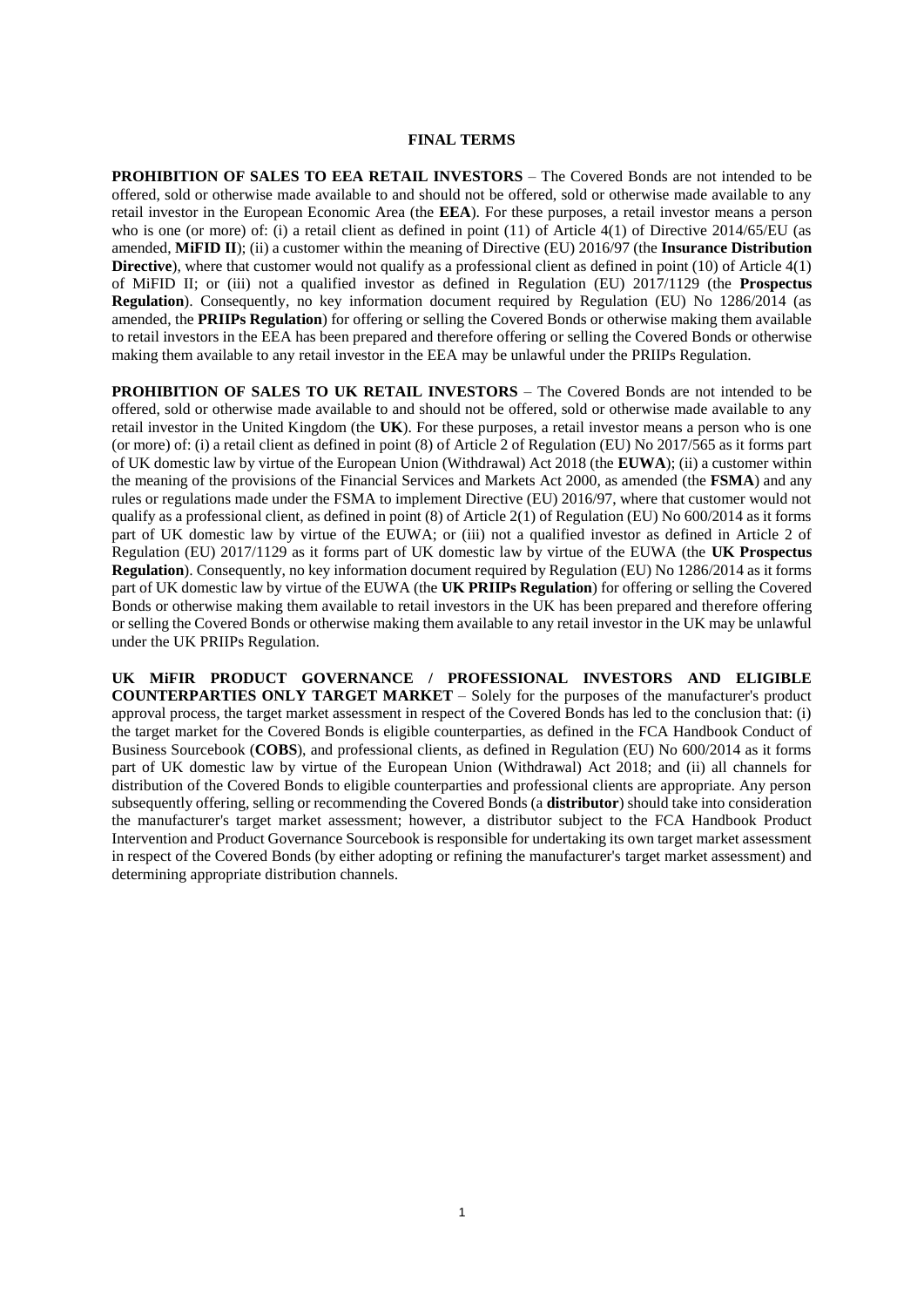## **Commonwealth Bank of Australia**

#### **Legal Entity Identifier (LEI): MSFSBD3QN1GSN7Q6C537**

## **Issue of EUR 55,000,000 1.543 per cent. Covered Bonds due April 2037 irrevocably and unconditionally guaranteed as to payment of principal and interest by Perpetual Corporate Trust Limited as trustee of the CBA Covered Bond Trust (the Trust) under the U.S.\$40,000,000,000 CBA Covered Bond Programme**

## **PART A – CONTRACTUAL TERMS**

Terms used herein will be deemed to be defined as such for the purposes of the terms and conditions (the **Conditions**) set forth in the Prospectus dated 9 July 2021 and the supplement to the Prospectus dated 16 August 2021 and 10 February 2022 (together, the **Prospectus**) which constitute a base prospectus for the purposes of Regulation (EU) 2017/1129 as it forms part of UK domestic law by virtue of the European Union (Withdrawal) Act 2018 (the **EUWA**) (the **UK Prospectus Regulation**). This document constitutes the Final Terms of the Covered Bonds described herein for the purposes of the UK Prospectus Regulation and must be read in conjunction with the Prospectus as so supplemented in order to obtain all the relevant information. The Prospectus has been published on the website of the London Stock Exchange at https://www.londonstockexchange.com/exchange/news/market-news/market-news-home.html

| 1. | Issuer:                                       |                                                                                                                                                                                | Commonwealth Bank of Australia                                                                                                                                                              |
|----|-----------------------------------------------|--------------------------------------------------------------------------------------------------------------------------------------------------------------------------------|---------------------------------------------------------------------------------------------------------------------------------------------------------------------------------------------|
| 2. | <b>Covered Bond Guarantor:</b>                |                                                                                                                                                                                | Perpetual Corporate Trust Limited in its capacity as<br>trustee of the CBA Covered Bond Trust                                                                                               |
| 3. | (i)                                           | Series of which Covered Bonds<br>are to be treated as forming part:                                                                                                            | 92                                                                                                                                                                                          |
|    | (ii)                                          | Tranche Number:                                                                                                                                                                | $\mathbf{1}$                                                                                                                                                                                |
|    | (iii)                                         | Date on which Covered Bonds<br>will be consolidated and form a<br>single Series:                                                                                               | Not Applicable                                                                                                                                                                              |
| 4. |                                               | Specified Currency or Currencies:                                                                                                                                              | Euro ("EUR" or " $\mathbf{\mathfrak{C}}$ ")                                                                                                                                                 |
| 5. | Aggregate Nominal Amount of Covered<br>Bonds: |                                                                                                                                                                                |                                                                                                                                                                                             |
|    | (i)                                           | Series:                                                                                                                                                                        | €55,000,000                                                                                                                                                                                 |
|    | (ii)                                          | Tranche:                                                                                                                                                                       | €55,000,000                                                                                                                                                                                 |
| 6. | Issue Price of Tranche:                       |                                                                                                                                                                                | 100 per cent. of the Aggregate Nominal Amount                                                                                                                                               |
| 7. | (i)                                           | <b>Specified Denominations:</b>                                                                                                                                                | €100,000 and integral multiples of €1,000 in excess<br>thereof up to and including $£199,000$ . No Covered<br>Bonds in definitive form will be issued with a<br>denomination above €199,000 |
|    | (ii)                                          | <b>Calculation Amount (Applicable</b><br>to Covered Bonds in definitive<br>form, in relation to calculation of<br>interest on Covered Bonds in<br>global form see Conditions): | €1,000                                                                                                                                                                                      |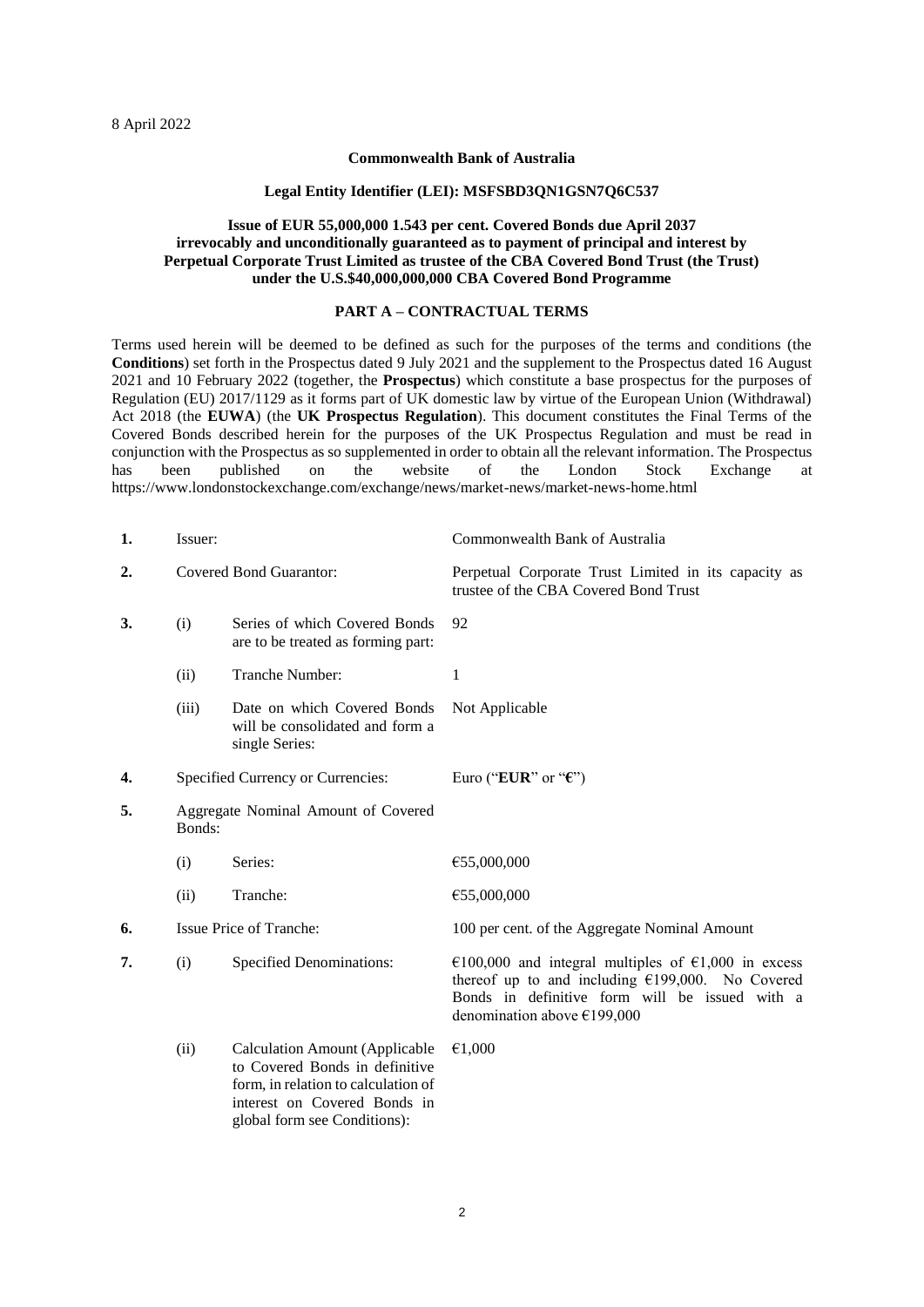| 8.  | (i)  | <b>Issue Date:</b>                                                                                                                                 | 13 April 2022                                                                                                                                                                                                                                                                   |
|-----|------|----------------------------------------------------------------------------------------------------------------------------------------------------|---------------------------------------------------------------------------------------------------------------------------------------------------------------------------------------------------------------------------------------------------------------------------------|
|     | (ii) | <b>Interest Commencement Date:</b>                                                                                                                 | <b>Issue Date</b>                                                                                                                                                                                                                                                               |
| 9.  |      | Final Maturity Date:                                                                                                                               | 13 April 2037                                                                                                                                                                                                                                                                   |
| 10. |      | Extended Due for Payment Date of<br>Guaranteed Amounts corresponding to<br>the Final Redemption Amount under the<br><b>Covered Bond Guarantee:</b> | Interest Payment Date falling in or nearest to April 2038                                                                                                                                                                                                                       |
| 11. |      | <b>Interest Basis:</b>                                                                                                                             | 1.543 per cent. per annum Fixed Rate payable annually<br>in arrear from the Issue Date up to and including the<br><b>Final Maturity Date</b>                                                                                                                                    |
|     |      |                                                                                                                                                    | 1 Month EURIBOR + 0.176 per cent. Floating Rate<br>payable monthly in arrear from (but excluding) the Final<br>Maturity Date to (and including) the earlier of:<br>(i) the date on which the Covered Bonds are redeemed in<br>full; and (ii) the Extended Due for Payment Date. |
|     |      |                                                                                                                                                    | (see paragraphs 16 and 17 below)                                                                                                                                                                                                                                                |
| 12. |      | <b>Redemption/Payment Basis:</b>                                                                                                                   | 100 per cent. of the nominal amount                                                                                                                                                                                                                                             |
| 13. |      | Change of Interest Basis or Redemption/<br><b>Payment Basis:</b>                                                                                   | In accordance with paragraphs 16 and 17                                                                                                                                                                                                                                         |
| 14. |      | Put/Call Options:                                                                                                                                  | Not applicable                                                                                                                                                                                                                                                                  |
| 15. | (a)  | Status of the Covered Bonds:                                                                                                                       | Senior                                                                                                                                                                                                                                                                          |
|     | (b)  | <b>Status</b><br>of<br>Covered<br><b>B</b> ond<br>Guarantee:                                                                                       | Senior                                                                                                                                                                                                                                                                          |

# **PROVISIONS RELATING TO INTEREST (IF ANY) PAYABLE**

<span id="page-2-0"></span>

| 16. |       | <b>Fixed Rate Covered Bond Provisions</b>                                                                                                                                         | Applicable                                                                                                                |
|-----|-------|-----------------------------------------------------------------------------------------------------------------------------------------------------------------------------------|---------------------------------------------------------------------------------------------------------------------------|
|     | (i)   | Rate of Interest:                                                                                                                                                                 | 1.543 per cent. per annum payable annually in arrear on<br>each Interest Payment Date                                     |
|     | (ii)  | Interest Payment Date(s):                                                                                                                                                         | 13 April in each year up to and including the Final<br>Maturity Date and Extended Due for Payment Date (if<br>applicable) |
|     | (iii) | Fixed Coupon Amount(s) for $\epsilon$ 15.43 per Calculation Amount<br>Covered Bonds in definitive<br>form (and in relation to Covered<br>Bonds in global form see<br>Conditions): |                                                                                                                           |
|     | (iv)  | Broken Amount(s) for Covered Not Applicable<br>Bonds in definitive form (and in<br>relation to Covered Bonds in<br>global form see Conditions):                                   |                                                                                                                           |
|     | (v)   | Day Count Fraction:                                                                                                                                                               | Actual/Actual (ICMA), unadjusted                                                                                          |
|     | (vi)  | Determination Date(s):                                                                                                                                                            | 13 April in each year                                                                                                     |
|     |       |                                                                                                                                                                                   |                                                                                                                           |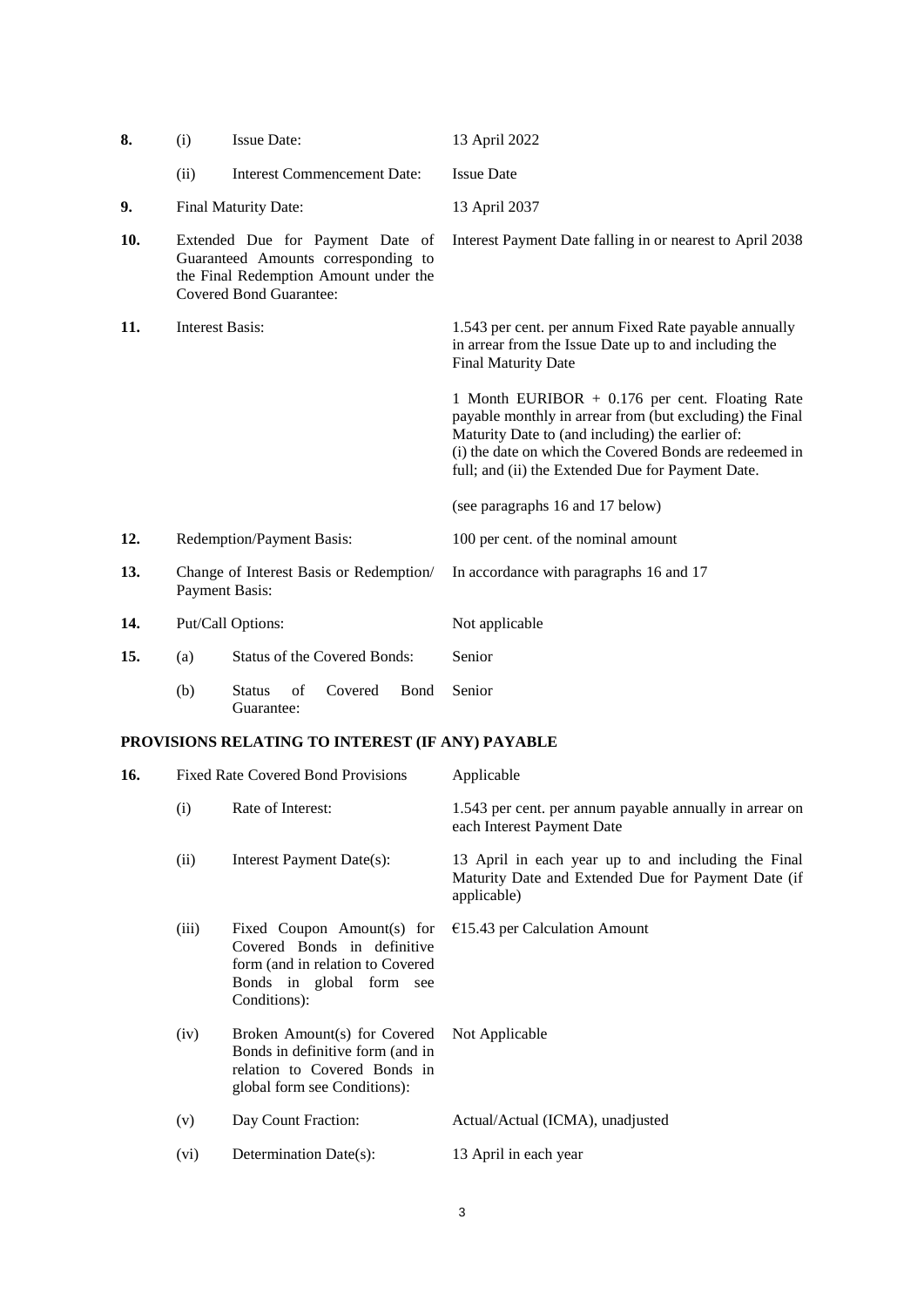<span id="page-3-0"></span>

|     | (vii)                                |                         | <b>Business Day Convention:</b>   |                                                                                                             | Not applicable                                                                                                                                                                                                                                                                                                                                                                                                                             |
|-----|--------------------------------------|-------------------------|-----------------------------------|-------------------------------------------------------------------------------------------------------------|--------------------------------------------------------------------------------------------------------------------------------------------------------------------------------------------------------------------------------------------------------------------------------------------------------------------------------------------------------------------------------------------------------------------------------------------|
| 17. | <b>Floating</b><br><b>Provisions</b> | Rate                    | Covered                           | <b>Bond</b>                                                                                                 | Applicable from but excluding the Final Maturity Date<br>to and including the Extended Maturity Date                                                                                                                                                                                                                                                                                                                                       |
|     | (i)                                  | Specified               | Interest Payment Date(s):         | Period(s)/Specified                                                                                         | The Specified Periods shall be each period from, and<br>including, each Specified Interest Payment Date to, but<br>excluding, the following Specified Interest Payment Date<br>provided that the first Specified Period shall be from, and<br>including, the Final Maturity Date to, but excluding, the<br>next Specified Interest Payment Date, subject to<br>adjustment in accordance with the Business Day<br>Convention set out below. |
|     |                                      |                         |                                   |                                                                                                             | The Specified Interest Payment Dates shall occur<br>monthly on the 13 <sup>th</sup> day of each month from (but<br>excluding) the Final Maturity Date to (and including) the<br>earlier of (i) the date on which the Final Redemption<br>Amount is paid in full and (ii) the Extended Due for<br>Payment Date.                                                                                                                             |
|     | (ii)                                 |                         | <b>Business Day Convention:</b>   |                                                                                                             | Modified Following Business Day Convention                                                                                                                                                                                                                                                                                                                                                                                                 |
|     | (iii)                                |                         | Additional Business Centre(s):    |                                                                                                             | TARGET2, Sydney, London, New York                                                                                                                                                                                                                                                                                                                                                                                                          |
|     | (iv)                                 |                         | to be determined:                 | Manner in which the Rate of<br>Interest and Interest Amount are                                             | <b>Screen Rate Determination</b>                                                                                                                                                                                                                                                                                                                                                                                                           |
|     | (v)                                  | Party<br>Paying Agent): | responsible                       | for<br>determining the Rate of Interest<br>and /or calculating the Interest<br>Amount (if not the Principal | Not Applicable                                                                                                                                                                                                                                                                                                                                                                                                                             |
|     | (vi)                                 |                         | Screen Rate Determination:        |                                                                                                             | Applicable                                                                                                                                                                                                                                                                                                                                                                                                                                 |
|     |                                      |                         | Reference<br>applicable):         | Rate<br>(i f)                                                                                               | Reference Rate: 1 month EURIBOR                                                                                                                                                                                                                                                                                                                                                                                                            |
|     |                                      |                         | Date(s):                          |                                                                                                             | Interest Determination Second day on which TARGET2 is open prior to the start<br>of each Interest Period                                                                                                                                                                                                                                                                                                                                   |
|     |                                      |                         |                                   | Relevant Screen Page:                                                                                       | Reuters Screen Page EURIBOR01                                                                                                                                                                                                                                                                                                                                                                                                              |
|     |                                      |                         | <b>SONIA</b><br>Method:           | Observation                                                                                                 | Not Applicable                                                                                                                                                                                                                                                                                                                                                                                                                             |
|     |                                      |                         | <b>SONIA</b><br>Look-Back Period: | Observation                                                                                                 | Not Applicable                                                                                                                                                                                                                                                                                                                                                                                                                             |
|     |                                      |                         | <b>SOFR</b><br>Shift Period       | Observation                                                                                                 | Not Applicable                                                                                                                                                                                                                                                                                                                                                                                                                             |
|     |                                      |                         | <b>Index Determination</b>        |                                                                                                             | Not Applicable                                                                                                                                                                                                                                                                                                                                                                                                                             |
|     |                                      |                         | Specified Time                    |                                                                                                             | 11:00 am (Brussels time)                                                                                                                                                                                                                                                                                                                                                                                                                   |
|     | (vii)                                |                         | ISDA Determination:               |                                                                                                             | Not Applicable                                                                                                                                                                                                                                                                                                                                                                                                                             |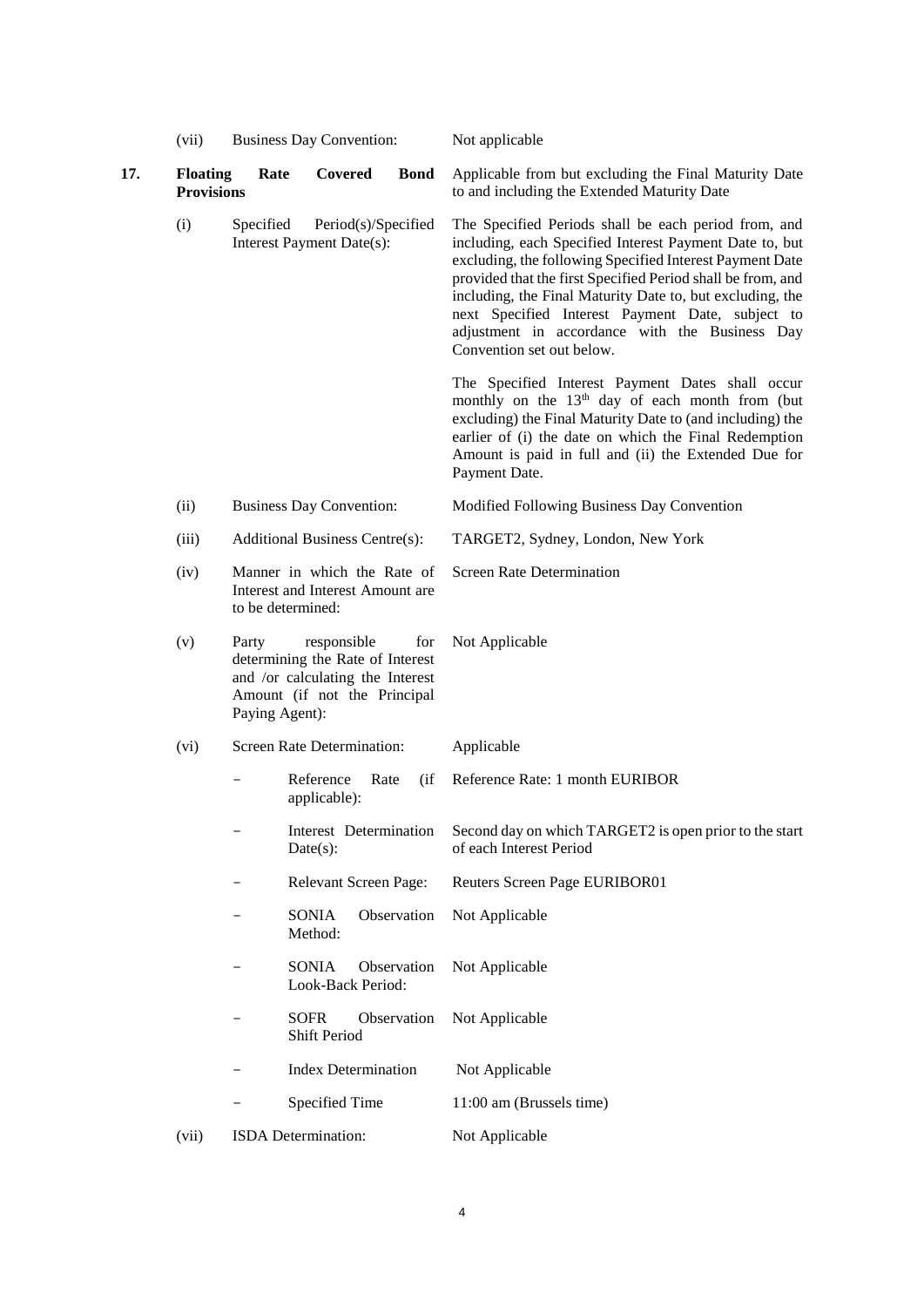|     | (viii)                                 | Linear Interpolation:                                                                                                |    | Not Applicable                                     |
|-----|----------------------------------------|----------------------------------------------------------------------------------------------------------------------|----|----------------------------------------------------|
|     | (ix)                                   | $Margin(s)$ :                                                                                                        |    | $+0.176$ per cent. per annum                       |
|     | (x)                                    | Minimum Rate of Interest:                                                                                            |    | Not Applicable                                     |
|     | $(x_i)$                                | Maximum Rate of Interest:                                                                                            |    | Not Applicable                                     |
|     | (xii)                                  | Day Count Fraction:                                                                                                  |    | Actual/360, adjusted                               |
|     | <b>PROVISIONS</b><br><b>REDEMPTION</b> | <b>RELATING</b><br>TО                                                                                                |    |                                                    |
| 18. | Notice<br>Illegality)                  | periods for Condition 5.2<br>(Redemption for Tax Reasons)<br><sub>or</sub><br>Condition 5.5 (Redemption due          | to | Minimum Period: 30 days<br>Maximum Period: 60 days |
| 19. | <b>Issuer Call:</b>                    |                                                                                                                      |    | Not Applicable                                     |
| 20. | <b>Investor Put:</b>                   |                                                                                                                      |    | Not Applicable                                     |
| 21. | Final Redemption Amount:               |                                                                                                                      |    | $€1,000$ per Calculation Amount                    |
| 22. |                                        | Early Redemption Amount payable on<br>redemption for taxation reasons or on<br>event of default and/or the method of |    | $€1,000$ per Calculation Amount                    |

calculating the same:

#### **GENERAL PROVISIONS APPLICABLE TO THE COVERED BONDS**

| 23. | Form of Covered Bonds:                                                                                                  | <b>Bearer Covered Bonds:</b>                                                                                                                                                                |
|-----|-------------------------------------------------------------------------------------------------------------------------|---------------------------------------------------------------------------------------------------------------------------------------------------------------------------------------------|
|     |                                                                                                                         | Temporary Bearer Global Covered Bond exchangeable<br>for a Permanent Bearer Global Covered Bond which is<br>exchangeable for Bearer Definitive Covered Bonds only<br>upon an Exchange Event |
|     |                                                                                                                         | TEFRA D applicable                                                                                                                                                                          |
| 24. | Additional Financial Centre(s) or other<br>special provisions relating to Payment<br>Dates:                             | TARGET2, London, New York, Sydney                                                                                                                                                           |
| 25. | Talons for future Coupons to be attached No.<br>to Definitive Covered Bonds (and dates<br>on which such Talons mature): |                                                                                                                                                                                             |

## **PURPOSE OF FINAL TERMS**

This Final Terms comprises the Final Terms required for issue and admission to trading on the London Stock Exchange's main marked of the Covered Bonds described herein pursuant to the U.S.\$40,000,000,000 CBA Covered Bond Programme of the Commonwealth Bank of Australia.

## **RESPONSIBILITY**

The descriptions of the 'AAA' and 'Aaa' credit ratings in Item 2 of Part B of these Final Terms have been extracted from Fitch Australia Pty Ltd's 10 November 2021 publication, "Rating Definitions" and Moody's Investors Service Pty Ltd's 2 November 2021 publication, "Rating Symbols and Definitions", respectively. The Issuer confirms that such information has been accurately reproduced and that, so far as it is aware and is able to ascertain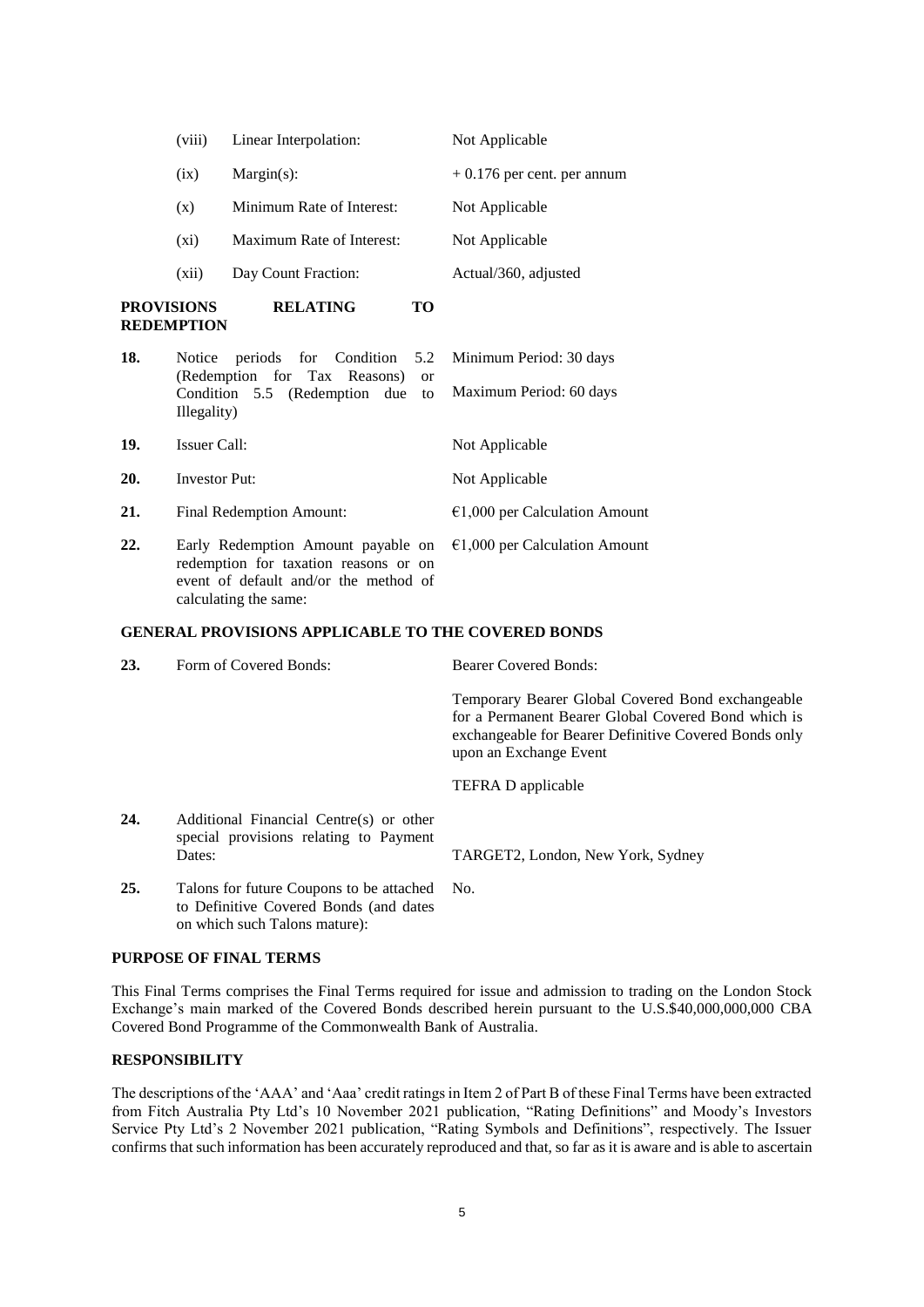from information published by Fitch Australia Pty Ltd and Moody's Investors Service Pty Ltd, respectively, no facts have been omitted which would render the reproduced information inaccurate or misleading.

Signed on behalf of **Commonwealth Bank of Australia:**

By: .................................................................

*Duly authorised*

Signed on behalf of **Perpetual Corporate Trust Limited** in its capacity as trustee of the CBA Covered Bond Trust:

By:...........................................................................

*Duly authorised*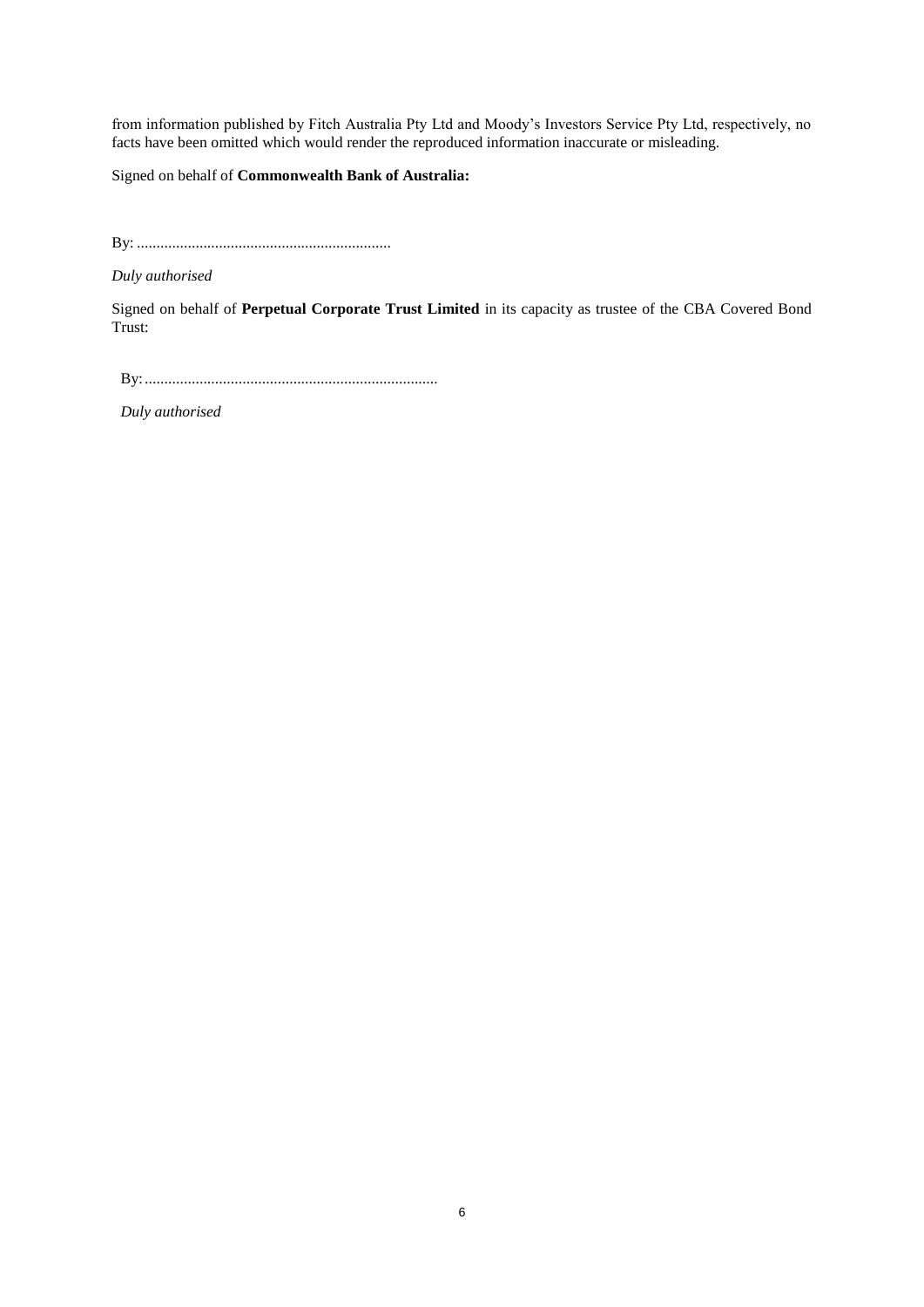#### **PART B – OTHER INFORMATION**

#### **1. LISTING AND ADMISSION TO TRADING**

|    | (i)            | Listing and Admission to trading:                              | Application for admission to the Official List and for<br>admission to trading is expected to be made to London<br>Stock Exchange's Main Market |
|----|----------------|----------------------------------------------------------------|-------------------------------------------------------------------------------------------------------------------------------------------------|
|    |                |                                                                | Date from which admission effective 13 April 2022                                                                                               |
|    | (ii)           | Estimate of total expenses related to<br>admission to trading: | GBP 5.750                                                                                                                                       |
| 2. | <b>RATINGS</b> |                                                                |                                                                                                                                                 |
|    | Ratings:       |                                                                | The Covered Bonds to be issued are expected to be                                                                                               |

rated:

Fitch Australia Pty Ltd: AAA

'AAA' ratings denote the lowest expectation of default risk. They are assigned only in cases of exceptionally strong capacity for payment of financial commitments. This capacity is highly unlikely to be adversely affected by foreseeable events.

(Source: https://www.fitchratings.com/research/fundassetmanagers/rating-definitions-10-11-2021)

Moody's Investors Service Pty Ltd: Aaa

Obligations rated Aaa are judged to be of the highest quality, subject to the lowest level of credit risk.

(Source:

https://www.moodys.com/researchdocumentcont entpage.aspx?docid=PBC\_79004)

Credit ratings are for distribution only to a person (a) who is not a "retail client" within the meaning of section 761G of the Corporations Act 2001 (Cth) and is also a sophisticated investor, professional investor or other investor in respect of whom disclosure is not required under Part 6D.2 or 7.9 of the Corporations Act 2001 (Cth), and (b) who is otherwise permitted to receive credit ratings in accordance with applicable law in any jurisdiction in which the person may be located. Anyone who is not such a person is not entitled to receive these Final Terms and any who receives these Final Terms must not distribute them to any person who is not entitled to receive them.

The ratings issued by Moody's Investors Service Pty Ltd and Fitch Australia Pty Ltd have been endorsed by Moody's Investors Service Limited and Fitch Ratings Limited, respectively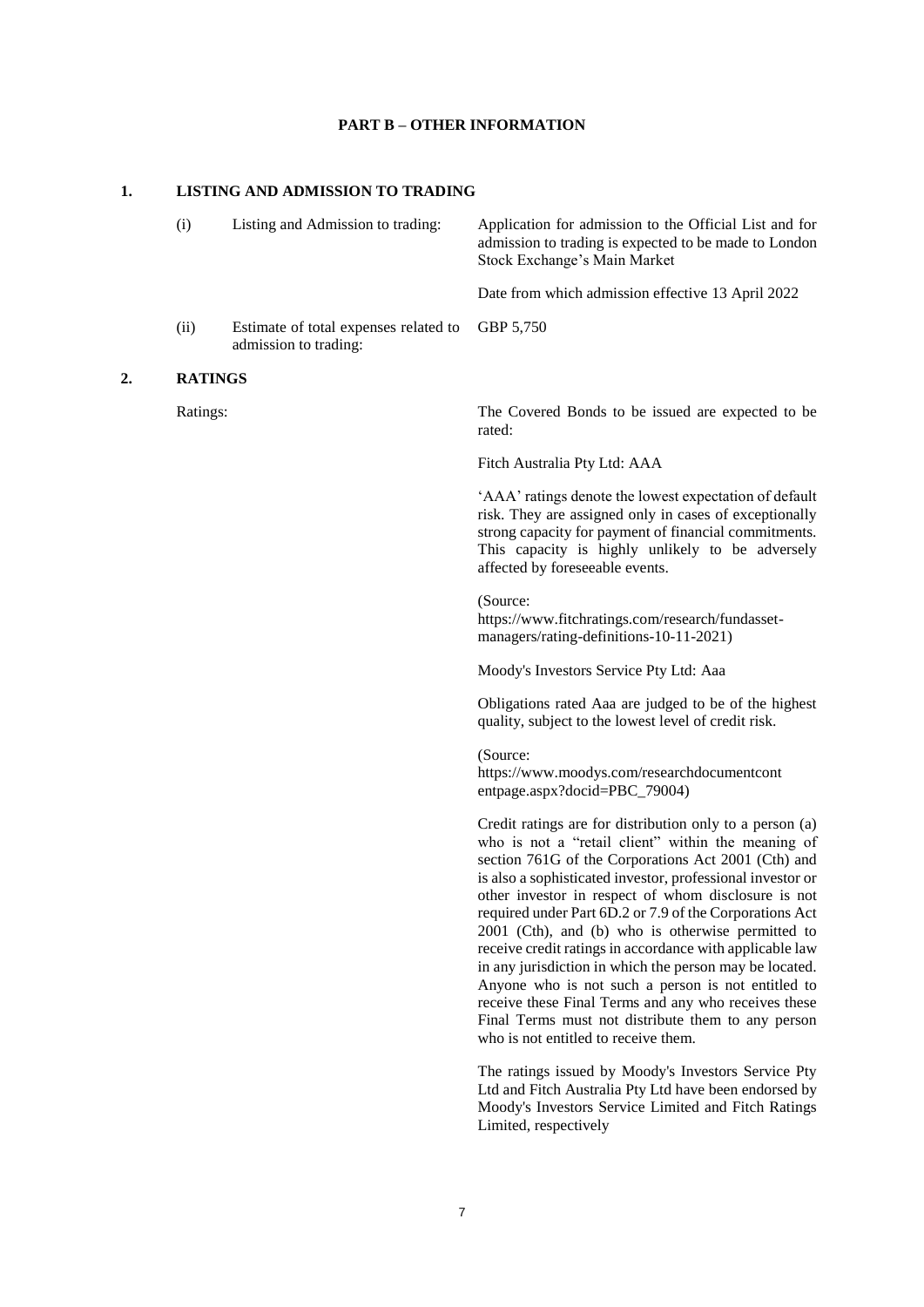## **3. REASONS FOR THE OFFER AND ESTIMATED NET PROCEEDS**

| (i) | Reasons for the offer: | See Use of Proceeds in the Prospectus |
|-----|------------------------|---------------------------------------|
|     |                        |                                       |

(ii) Estimated net proceeds:  $655,000,000$ 

## **4. INTERESTS OF NATURAL AND LEGAL PERSONS INVOLVED IN THE ISSUE**

Save for the fees payable to the Dealers, so far as the Issuer is aware, no person involved in the issue of the Covered Bonds has an interest material to the offer. The Dealers and their affiliates have engaged, and may in future engage in investment banking and/or commercial banking transactions with, and may perform other services for, the Issuer, the Covered Bond Guarantor and their affiliates.

#### **5. YIELD (Fixed Rate Covered Bonds only)**

Indication of yield: 1.543 per cent. per annum The yield is calculated at the Issue Date on the basis of the Issue Price. It is not an indication of future yield. **6. OPERATIONAL INFORMATION** (i) ISIN Code: XS2465775794 (ii) CUSIP: Not Applicable (iii) CFI Code: DTFXFB, as updated, as set out on the website of the Association of National Numbering Agencies (ANNA) or alternatively sourced from the responsible National Numbering Agency that assigned the ISIN (iv) FISN: COMMONWEALTH BA/1.543EMTN 20370413, as updated, as set out on the website of the Association of National Numbering Agencies (ANNA) or alternatively sourced from the responsible National Numbering Agency that assigned the ISIN (v) Common Code: 246577579 (vi) Any clearing system(s) other than Euroclear Bank SA/NV and Clearstream Banking S.A. and The Depository Trust Company and Austraclear and the relevant identification number(s): Not Applicable (vii) Name and address of initial Paying Agent in relation to the Covered **B**onds Deutsche Bank AG, London Branch Winchester House 1 Great Winchester Street London, EC2N 2DB United Kingdom (viii) Names and addresses of additional Paying Agent(s) (if any) in relation to the Covered Bonds: Not Applicable (ix) Name and address of Calculation Agent in relation to A\$ Registered Not Applicable